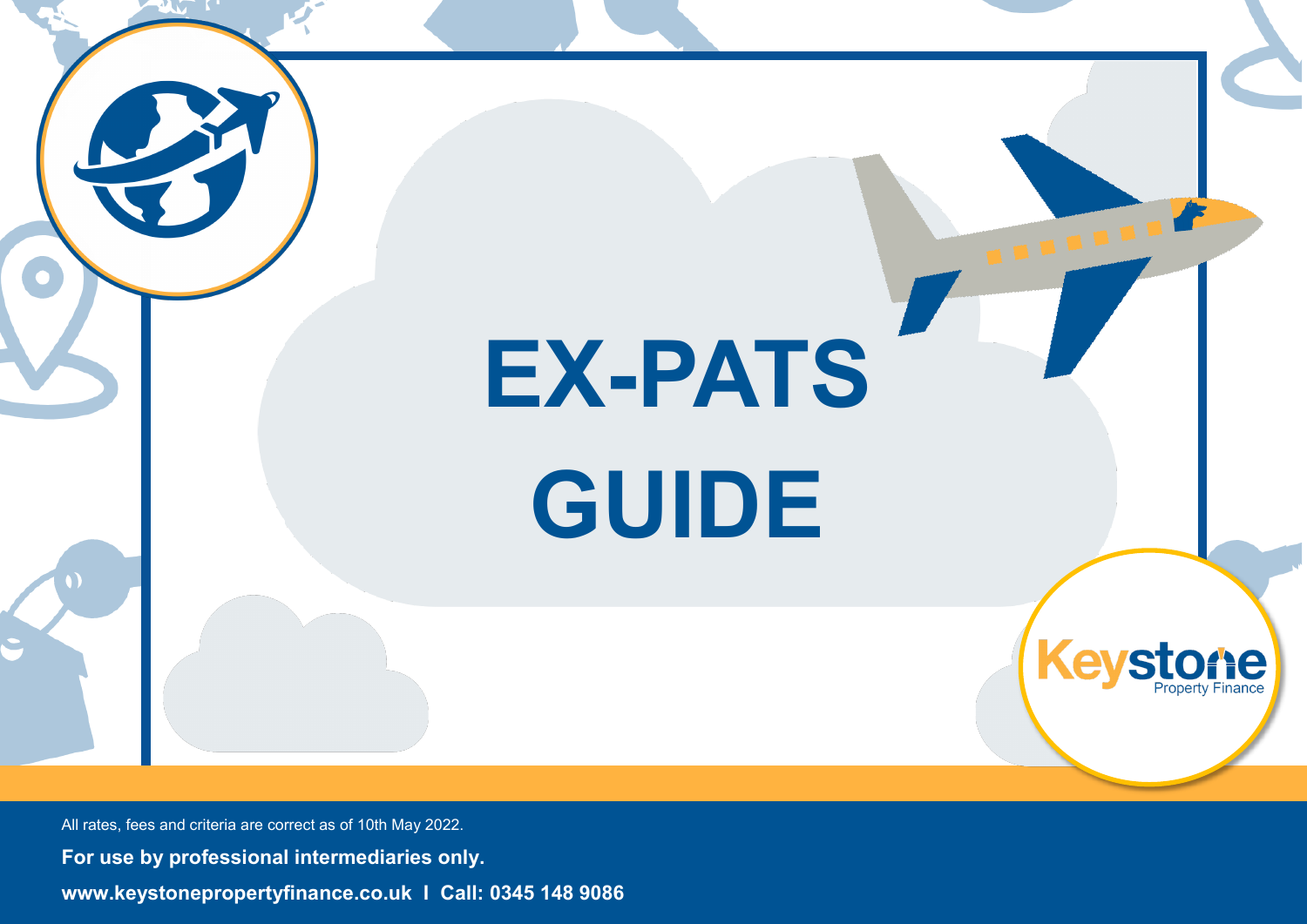# **Standard Buy to Let Range**

**For standard buy to let properties** 

**Basic Rate Tax Payers - 125% @ 5.5% or payrate**

|                                                                                                                                  | 2 Year Fixed Rate |            |                    |                |                             |                              |                         |                          |                                      |                                  |  |  |
|----------------------------------------------------------------------------------------------------------------------------------|-------------------|------------|--------------------|----------------|-----------------------------|------------------------------|-------------------------|--------------------------|--------------------------------------|----------------------------------|--|--|
| Rate                                                                                                                             | <b>Reversion</b>  | <b>LTV</b> | <b>Loan Amount</b> | <b>ERCs</b>    | <b>RTI</b><br>(Individuals) | Multiplier*<br>(Individuals) | <b>RTI</b><br>(Ltd Cos) | Multiplier*<br>(Ltd Cos) | <b>Product Code</b><br>(Individuals) | <b>Product Code</b><br>(Ltd Cos) |  |  |
| 3.59%                                                                                                                            | BBR + 4.99%       | 65%        | £50k - £2m         | $3\%$ / $2\%$  | 145% @ 5.5%                 | 150                          | 125% @ 5.5%             | 174                      | ST22DIF265E                          | ST22DLF265E                      |  |  |
| 3.74%                                                                                                                            | BBR + 4.99%       | 75%        | £50k - £1.5m**     | $3\%$ / $2\%$  | 145% @ 5.5%                 | 150                          | 125% @ 5.5%             | 174                      | ST22DIF275E                          | ST22DLF275E                      |  |  |
| 80%<br>4.64%<br>BBR + 4.99%<br>£50k - £750k<br>145% @ 5.5%<br>150<br>125% @ 5.5%<br>$3\%$ / $2\%$                                |                   |            |                    |                |                             |                              |                         |                          | ST22DIF280E                          | ST22DLF280E                      |  |  |
| <b>5 Year Fixed Rate</b>                                                                                                         |                   |            |                    |                |                             |                              |                         |                          |                                      |                                  |  |  |
| Rate                                                                                                                             | <b>Reversion</b>  | <b>LTV</b> | <b>Loan Amount</b> | <b>ERCs</b>    | <b>RTI</b><br>(Individuals) | Multiplier*<br>(Individuals) | <b>RTI</b><br>(Ltd Cos) | Multiplier*<br>(Ltd Cos) | <b>Product Code</b><br>(Individuals) | <b>Product Code</b><br>(Ltd Cos) |  |  |
| 3.69%                                                                                                                            | BBR + 4.99%       | 65%        | $£50k - £2m$       | 5%/4%/3%/2%/2% | 145% @ payrate              | 224                          | 125% @ payrate          | 260                      | ST22DIF565E                          | ST22DLF565E                      |  |  |
| 75%<br>3.89%<br>BBR + 4.99%<br>£50k - £1.5m**<br>5%/4%/3%/2%/2%<br>212<br>246<br>145% @ payrate<br>125% @ payrate<br>ST22DIF575E |                   |            |                    |                |                             |                              |                         |                          | ST22DLF575E                          |                                  |  |  |
| 4.79%                                                                                                                            | BBR + 4.99%       | 80%        | £50k - £750k       | 5%/4%/3%/2%/2% | 145% @ payrate              | 172                          | 125% @ payrate          | 200                      | ST22DIF580E                          | ST22DLF580E                      |  |  |
| <b>7 Year Fixed Rate</b>                                                                                                         |                   |            |                    |                |                             |                              |                         |                          |                                      |                                  |  |  |

|       | r Year Fixed Ratel |            |                |                                        |                      |                              |                         |                          |                                      |                                  |  |  |
|-------|--------------------|------------|----------------|----------------------------------------|----------------------|------------------------------|-------------------------|--------------------------|--------------------------------------|----------------------------------|--|--|
| Rate  | <b>Reversion</b>   | <b>LTV</b> | Loan Amount    | <b>ERCs</b>                            | RTI<br>(Individuals) | Multiplier*<br>(Individuals) | <b>RTI</b><br>(Ltd Cos) | Multiplier*<br>(Ltd Cos) | <b>Product Code</b><br>(Individuals) | <b>Product Code</b><br>(Ltd Cos) |  |  |
| 3.94% | BBR + 4.99%        | 65%        | $£50k - £2m$   | 5% / 5% / 4% / 3% / 3% /<br>$2\%$ / 1% | 145% @ payrate       | 210                          | 125% @ payrate          | 243                      | ST22DIF765E                          | ST22DLF765E                      |  |  |
| 4.04% | BBR + 4.99%        | 75%        | £50k - £1.5m** | 5% / 5% / 4% / 3% / 3% /<br>2% / 1%    | 145% @ payrate       | 204                          | 125% @ payrate          | 237                      | ST22DIF775E                          | ST22DLF775E                      |  |  |
| 4.94% | BBR + 4.99%        | 80%        | £50k - £750k   | 5% / 5% / 4% / 3% / 3% /<br>$2\%$ / 1% | 145% @ payrate       | 167                          | 125% @ payrate          | 194                      | ST22DIF780E                          | ST22DLF780E                      |  |  |

**Bank of England Base Rate (BBR): 1%** 

**2% arrangement fee applies to all products which can be added to the loan or paid upfront | \*Multipliers provided only show an indicative loan amount |** 

**\*\*Max loan amount £1m up to 75% LTV, £1.5m up to 70% LTV**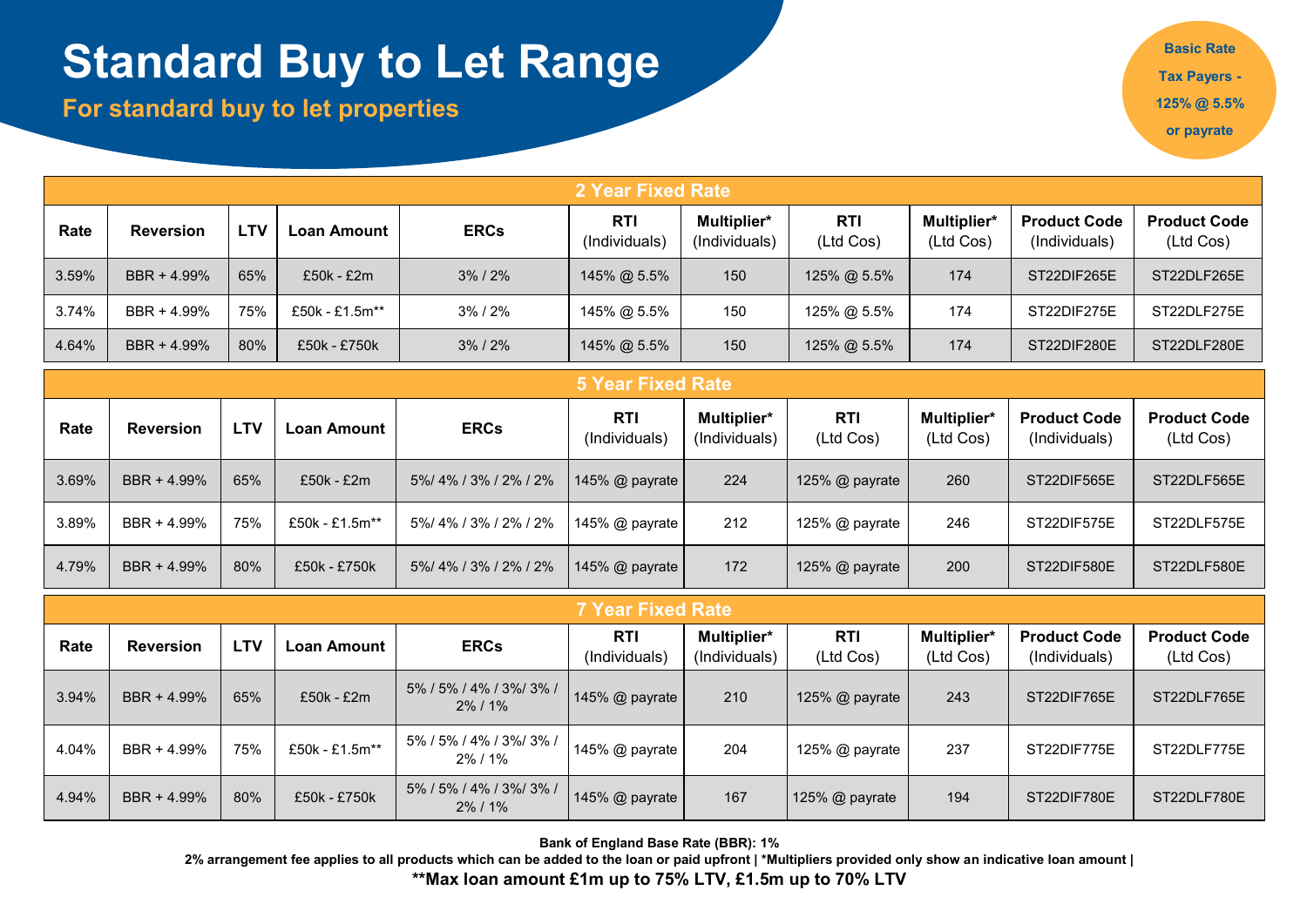# **Specialist Buy to Let Range**

**For HMOs & Multi-unit properties** 

**Basic Rate Tax Payers - 125% @ 5.5% or payrate**

|       | 2 Year Fixed Rate |     |                |               |                             |                              |                         |                          |                                      |                                  |  |
|-------|-------------------|-----|----------------|---------------|-----------------------------|------------------------------|-------------------------|--------------------------|--------------------------------------|----------------------------------|--|
| Rate  | <b>Reversion</b>  | LTV | Loan Amount I  | <b>ERCs</b>   | <b>RTI</b><br>(Individuals) | Multiplier*<br>(Individuals) | <b>RTI</b><br>(Ltd Cos) | Multiplier*<br>(Ltd Cos) | <b>Product Code</b><br>(Individuals) | <b>Product Code</b><br>(Ltd Cos) |  |
| 3.84% | BBR + 4.99%       | 65% | $£50k - £2m$   | $3\%$ / $2\%$ | 145% @ 5.5%                 | 150                          | 125% @ 5.5%             | 174                      | SP22DIF265E                          | SP22DLF265E                      |  |
| 4.04% | BBR + 4.99%       | 75% | £50k - £1.5m** | 3% / 2%       | 145% @ 5.5%                 | 150                          | 125% @ 5.5%             | 174                      | SP22DIF275E                          | SP22DLF275E                      |  |

|       | <b>5 Year Fixed Rate</b>                                            |     |                |                        |                             |                              |                         |                                 |                                      |                                  |  |  |
|-------|---------------------------------------------------------------------|-----|----------------|------------------------|-----------------------------|------------------------------|-------------------------|---------------------------------|--------------------------------------|----------------------------------|--|--|
| Rate  | <b>ERCs</b><br><b>LTV</b><br><b>Loan Amount</b><br><b>Reversion</b> |     |                |                        | <b>RTI</b><br>(Individuals) | Multiplier*<br>(Individuals) | <b>RTI</b><br>(Ltd Cos) | <b>Multiplier*</b><br>(Ltd Cos) | <b>Product Code</b><br>(Individuals) | <b>Product Code</b><br>(Ltd Cos) |  |  |
| 4.04% | BBR + 4.99%                                                         | 65% | £50k - £2m     | 5% / 4% / 3% / 2% / 2% | 145% $@$ payrate            | 204                          | 125% $@$ payrate        | 237                             | SP22DIF565E                          | SP22DLF565E                      |  |  |
| 4.24% | BBR + 4.99%                                                         | 75% | £50k - £1.5m** | 5% / 4% / 3% / 2% / 2% | 145% $@$ payrate            | 195                          | 125% $@$ payrate        | 226                             | SP22DIF575E                          | SP22DLF575E                      |  |  |

|       | <b>7 Year Fixed Rate</b>                                     |     |                             |                                        |                  |                          |                                      |                                  |             |             |  |
|-------|--------------------------------------------------------------|-----|-----------------------------|----------------------------------------|------------------|--------------------------|--------------------------------------|----------------------------------|-------------|-------------|--|
| Rate  | <b>LTV</b><br><b>ERCs</b><br><b>Reversion</b><br>Loan Amount |     | <b>RTI</b><br>(Individuals) | Multiplier*<br>(Individuals)           | RTI<br>(Ltd Cos) | Multiplier*<br>(Ltd Cos) | <b>Product Code</b><br>(Individuals) | <b>Product Code</b><br>(Ltd Cos) |             |             |  |
| 4.24% | BBR + 4.99%                                                  | 65% | £50k - £2m                  | 5% / 5% / 4% / 3% / 3% /<br>$2\%$ / 1% | 145% @ payrate   | 195                      | 125% @ payrate                       | 226                              | SP22DIF765E | SP22DLF765E |  |
| 4.34% | BBR + 4.99%                                                  | 75% | £50k - £1.5m**              | 5% / 5% / 4% / 3% / 3% /<br>2% / 1%    | 145% @ payrate   | 190                      | 125% @ payrate                       | 221                              | SP22DIF775E | SP22DLF775E |  |

**Bank of England Base Rate (BBR): 1%** 

**2% arrangement fee applies to all products which can be added to the loan or paid upfront | \*Multipliers provided only show an indicative loan amount | \*\*Max loan amount £1m up to 75% LTV, £1.5m up to 70% LTV** 

Under no circumstances should this document be copied, given or distributed to clients or potential clients. As a last resort your client's property may be repossessed if they do not keep up payments on their mortgage.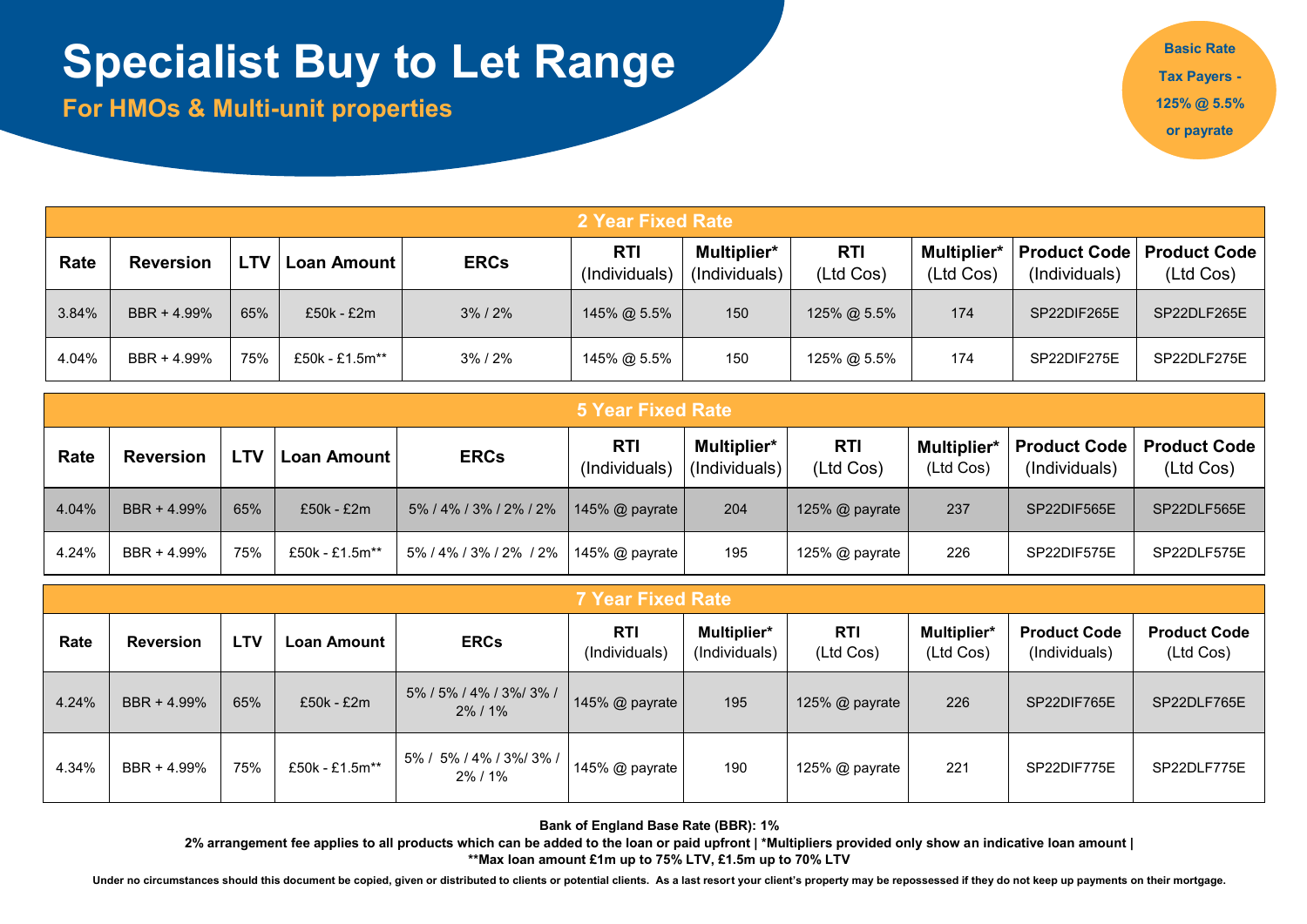### **Standard Buy to Let Range**

**For standard buy to let properties** 



**Basic Rate Tax Payers - 125% @ 5.5% or payrate**

#### **Green Product Range**

**Exclusive rates for properties 5 years and older that have an EPC rating of A-C.**

**\*\*Max loan amount £1m up to 75% LTV, £1.5m up to 70% LTV** 

|                                        | 2 Year Fixed Rate |     |                |               |                      |                              |                  |                          |                                      |                                  |  |  |
|----------------------------------------|-------------------|-----|----------------|---------------|----------------------|------------------------------|------------------|--------------------------|--------------------------------------|----------------------------------|--|--|
| Rate<br><b>LTV</b><br><b>Reversion</b> |                   |     | Loan Amount    | <b>ERCs</b>   | RTI<br>(Individuals) | Multiplier*<br>(Individuals) | RTI<br>(Ltd Cos) | Multiplier*<br>(Ltd Cos) | <b>Product Code</b><br>(Individuals) | <b>Product Code</b><br>(Ltd Cos) |  |  |
| 3.49%                                  | BBR + 4.99%       | 65% | $£50K - £2m$   | $3\%$ / $2\%$ | 145% @ 5.5%          | 150                          | 125% @ 5.5%      | 174                      | ST22DIF265GE                         | ST22DLF265GE                     |  |  |
| 3.64%                                  | BBR + 4.99%       | 75% | £50K - £1.5m** | 3%/2%         | 145% @ 5.5%          | 150                          | 125% @ 5.5%      | 174                      | ST22DIF275GE                         | ST22DLF275GE                     |  |  |
| 4.54%                                  | BBR + 4.99%       | 80% | £50k - £750k   | $3\%$ / $2\%$ | 145% @ 5.5%          | 150                          | 125% @ 5.5%      | 174                      | ST22DIF280GE                         | ST22DLF280GE                     |  |  |

|       | <b>5 Year Fixed Rate</b>                                     |     |                |                             |                              |                  |                          |                                      |                                  |              |  |
|-------|--------------------------------------------------------------|-----|----------------|-----------------------------|------------------------------|------------------|--------------------------|--------------------------------------|----------------------------------|--------------|--|
| Rate  | <b>LTV</b><br><b>ERCs</b><br><b>Reversion</b><br>Loan Amount |     |                | <b>RTI</b><br>(Individuals) | Multiplier*<br>(Individuals) | RTI<br>(Ltd Cos) | Multiplier*<br>(Ltd Cos) | <b>Product Code</b><br>(Individuals) | <b>Product Code</b><br>(Ltd Cos) |              |  |
| 3.59% | BBR + 4.99%                                                  | 65% | £50K - £2m     | 5%/4%/3%/2%/2%              | 145% $\omega$ payrate        | 230              | 125% @ payrate           | 267                                  | ST22DIF565GE                     | ST22DLF565GE |  |
| 3.79% | BBR + 4.99%                                                  | 75% | £50K - £1.5m** | 5% / 4% / 3% / 2% / 2%      | 145% $@$ payrate             | 218              | 125% $@$ payrate         | 253                                  | ST22DIF575GE                     | ST22DLF575GE |  |
| 4.69% | BBR + 4.99%                                                  | 80% | £50k - £750k   | 5% / 4% / 3% / 2% / 2%      | 145% $@$ payrate             | 167              | 125% @ payrate           | 204                                  | ST22DIF580GE                     | ST22DLF580GE |  |

**Bank of England Base Rate (BBR): 1%** 

**2% arrangement fee applies to all products which can be added to the loan or paid upfront | \*Multipliers provided only show an indicative loan amount | \*\*Max loan amount £1m up to 75% LTV, £1.5m up to 70% LTV** 

Under no circumstances should this document be copied, given or distributed to clients or potential clients. As a last resort your client's property may be repossessed if they do not keep up payments on their mortgage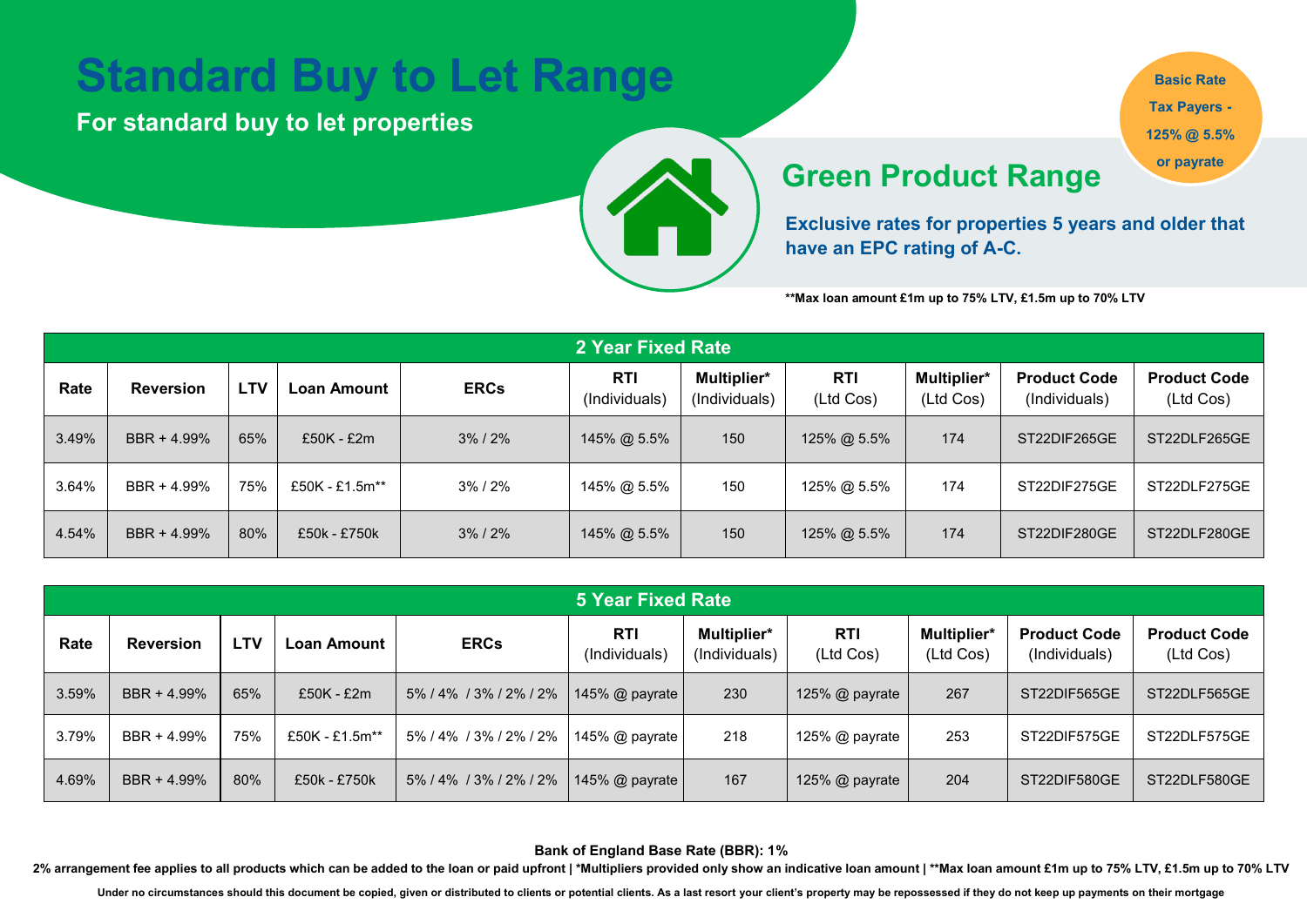## **Specialist Buy to Let Range**

**For HMOs & Multi-unit properties** 

**Basic Rate Tax Payers - 125% @ 5.5%** 

### **Green Product Range or payrate**

**Exclusive rates for properties 5 years and older that have an EPC rating of A-C.**

**\*\*Max loan amount £1m up to 75% LTV, £1.5m up to 70% LTV** 

|       | 2 Year Fixed Rate |            |                |               |                      |                              |                         |                          |                                      |                                  |  |  |
|-------|-------------------|------------|----------------|---------------|----------------------|------------------------------|-------------------------|--------------------------|--------------------------------------|----------------------------------|--|--|
| Rate  | <b>Reversion</b>  | <b>LTV</b> | -oan Amount    | <b>ERCs</b>   | RTI<br>(Individuals) | Multiplier*<br>(Individuals) | <b>RTI</b><br>(Ltd Cos) | Multiplier*<br>(Ltd Cos) | <b>Product Code</b><br>(Individuals) | <b>Product Code</b><br>(Ltd Cos) |  |  |
| 3.74% | BBR + 4.99%       | 65%        | $£50K - £2m$   | $3\%$ / $2\%$ | 145% @ 5.5%          | 150                          | 125% @ 5.5%             | 174                      | SP22DIF265GE                         | SP22DLF265GE                     |  |  |
| 3.94% | BBR + 4.99%       | 75%        | £50K - £1.5m** | $3\% / 2\%$   | 145% @ 5.5%          | 150                          | 125% @ 5.5%             | 174                      | SP22DIF275GE                         | SP22DLF275GE                     |  |  |

|       | <b>5 Year Fixed Rate</b>                                     |     |                |                        |                             |                              |                         |                                 |                                      |                                  |  |  |
|-------|--------------------------------------------------------------|-----|----------------|------------------------|-----------------------------|------------------------------|-------------------------|---------------------------------|--------------------------------------|----------------------------------|--|--|
| Rate  | <b>ERCs</b><br><b>LTV</b><br><b>Reversion</b><br>Loan Amount |     |                |                        | <b>RTI</b><br>(Individuals) | Multiplier*<br>(Individuals) | <b>RTI</b><br>(Ltd Cos) | <b>Multiplier*</b><br>(Ltd Cos) | <b>Product Code</b><br>(Individuals) | <b>Product Code</b><br>(Ltd Cos) |  |  |
| 3.94% | BBR + 4.99%                                                  | 65% | £50K - £2m     | 5% / 4% / 3% / 2% / 2% | 145% @ payrate              | 210                          | 125% @ payrate          | 243                             | SP22DIF565GE                         | SP22DLF565GE                     |  |  |
| 4.14% | BBR + 4.99%                                                  | 75% | £50K - £1.5m** | 5% / 4% / 3% / 2% / 2% | 145% $@$ payrate            | 199                          | 125% $@$ payrate        | 231                             | SP22DIF575GE                         | SP22DLF575GE                     |  |  |

**Bank of England Base Rate (BBR): 1%** 

**2% arrangement fee applies to all products which can be added to the loan or paid upfront | \*Multipliers provided only show an indicative loan amount | \*\*Max loan amount £1m up to 75% LTV, £1.5m up to 70% LTV** 

Under no circumstances should this document be copied, given or distributed to clients or potential clients. As a last resort your client's property may be repossessed if they do not keep up payments on their mortgage